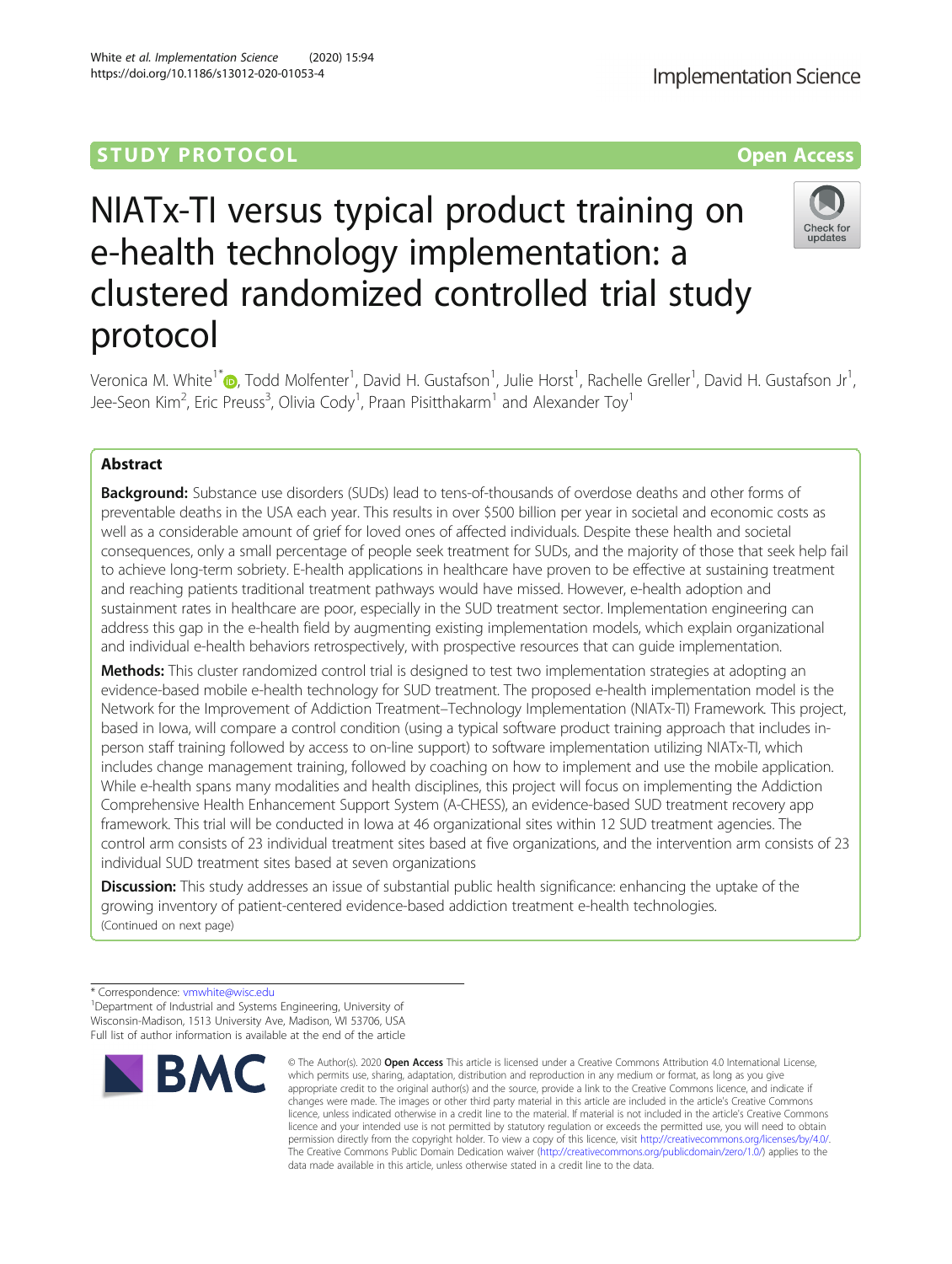**Trial registration:** [ClinicalTrials.gov,](http://clinicaltrials.gov) [NCT03954184.](https://clinicaltrials.gov/ct2/show/NCT03954184) Posted 17 May 2019

Keywords: Evidence-based practice implementation, Mobile technology, Technology implementation model, Coaching, Substance use disorder treatment

#### Contributions to the literature

- Research suggests that e-health technologies in substance use treatment are promising, yet only recently have agencies started to use them.
- This study suggests a technology implementation model for incorporating e-health technologies in substance use disorder treatment agencies.
- This randomized control trial addresses a gap in the current literature by comparing the effectiveness of an evidencebased implementation strategy (NIATx-TI) with a widely used implementation strategy (Product Training). It will also be the first to do so in implementing A-CHESS, an evidencebased e-health framework.
- The outcomes of this study are extremely relevant given the uptick in interest for e-health technologies post COVID-19.

#### Background

Every day on average 96 Americans die due to opioid overdoses, and another six die due to alcohol poisoning, making substance use disorders (SUDs) the third-leading cause of preventable death in the USA [[1\]](#page-9-0). Many injuries and diseases (e.g., cancer, diabetes, cardiovascular problems, cirrhosis, and HIV/AIDS) are caused or exacerbated by substance misuse [[2\]](#page-9-0). Substance misuse results in tens-of-thousands of overdose deaths and other forms of preventable deaths [\[3](#page-9-0)] and more than \$500 billion in societal and economic costs each year [[4\]](#page-9-0). Despite the health and societal consequences of SUDs, just 9.2% of those who need treatment receive it [[5](#page-9-0)], and 75% of those treated fail to achieve long-term sobriety [\[6](#page-9-0)]. New, more efficient approaches are required to fill the gaps in both the use and effectiveness of SUD treatment.

Patient-centered mobile e-health technologies offer innovative ways to improve treatment and recovery supports for SUDs [[7](#page-9-0)]. In February 2018, 81% of the adult population and 92% of the persons aged 18–34 in the USA owned a smartphone [\[8](#page-9-0)]. Additionally, 75% of US adults below the median US income level owned a smartphone [[8](#page-9-0)]. Several meta-analyses of mobile behavioral e-health interventions have found superior treatment outcomes when compared to a control group [[9](#page-9-0)–[14\]](#page-10-0). The combination of consumer interest and research evidence will continue to place positive pressure on the use of e-health. In this study, we use a mobile application because daily mobile technology use is nearly ubiquitous.

Despite the promise of e-health technologies, the benefits are far from being realized  $[15-17]$  $[15-17]$  $[15-17]$  $[15-17]$  $[15-17]$ . A prominent example of this is in SUD treatment services. Despite the availability of evidence-based e-health tools such as the Drinker's Check-up [[18](#page-10-0), [19](#page-10-0)], Therapeutic Education System (TES) [[20](#page-10-0)], Computer-Based Training for Cognitive Behavioral Therapy (CBT4CBT) [\[21](#page-10-0)], and Addiction Comprehensive Health Enhancement Support System (A-CHESS) [[22\]](#page-10-0), a 2012 survey showed all of these technologies together were used by  $< 1\%$  of SUD treatment providers [[23\]](#page-10-0). Since the onset of COVID-19, researchers and practitioners have focused on e-health technologies to deliver virtual SUD services while in-person treatment has become limited [[24](#page-10-0)–[26](#page-10-0)]. This study tests whether an evidence-based technology implementation framework can reduce the gap between patient-centered e-health evidence and practice.

Extensive research supports building models to speed diffusion and sustain technology adoption [\[27\]](#page-10-0). Technology adoption research began with models of behavioral change [\[28](#page-10-0)] that explained why users abandon traditional practices in favor of new technologies [[29](#page-10-0)]. Over time, the use of these models has expanded due to the fundamental role organizational practices and climate play into individual decisions to adopt and continue to use a technology [[30](#page-10-0), [31](#page-10-0)]. These newer frameworks include the key organizational factors of management support, clinician satisfaction, clinical workflow, and financial resources for technology purchase, implementation, and use [[32](#page-10-0), [33](#page-10-0)]. Financial resources such as startup grants and reimbursement supporting technology use are important factors in technology adoption. However, reviews by Brooks et al. [\[32](#page-10-0)] and Jeyaraj et al. [[33\]](#page-10-0) demonstrate that reimbursement cannot be the only issue considered. Many models describe the barriers in technology adoption [[34,](#page-10-0) [35](#page-10-0)], but not how to address them. This study examines the competencies and processes that remained unexplored in previous technology implementation research to help health centers and patients participate actively in mobile e-health.

The organizational planning field has used two relatively stable theoretical planning approaches for the past two decades: deliberate/prescriptive planning and emergent/descriptive planning [\[36](#page-10-0)]. Porter's Five Forces Framework [\[37\]](#page-10-0) created a foundation for deliberate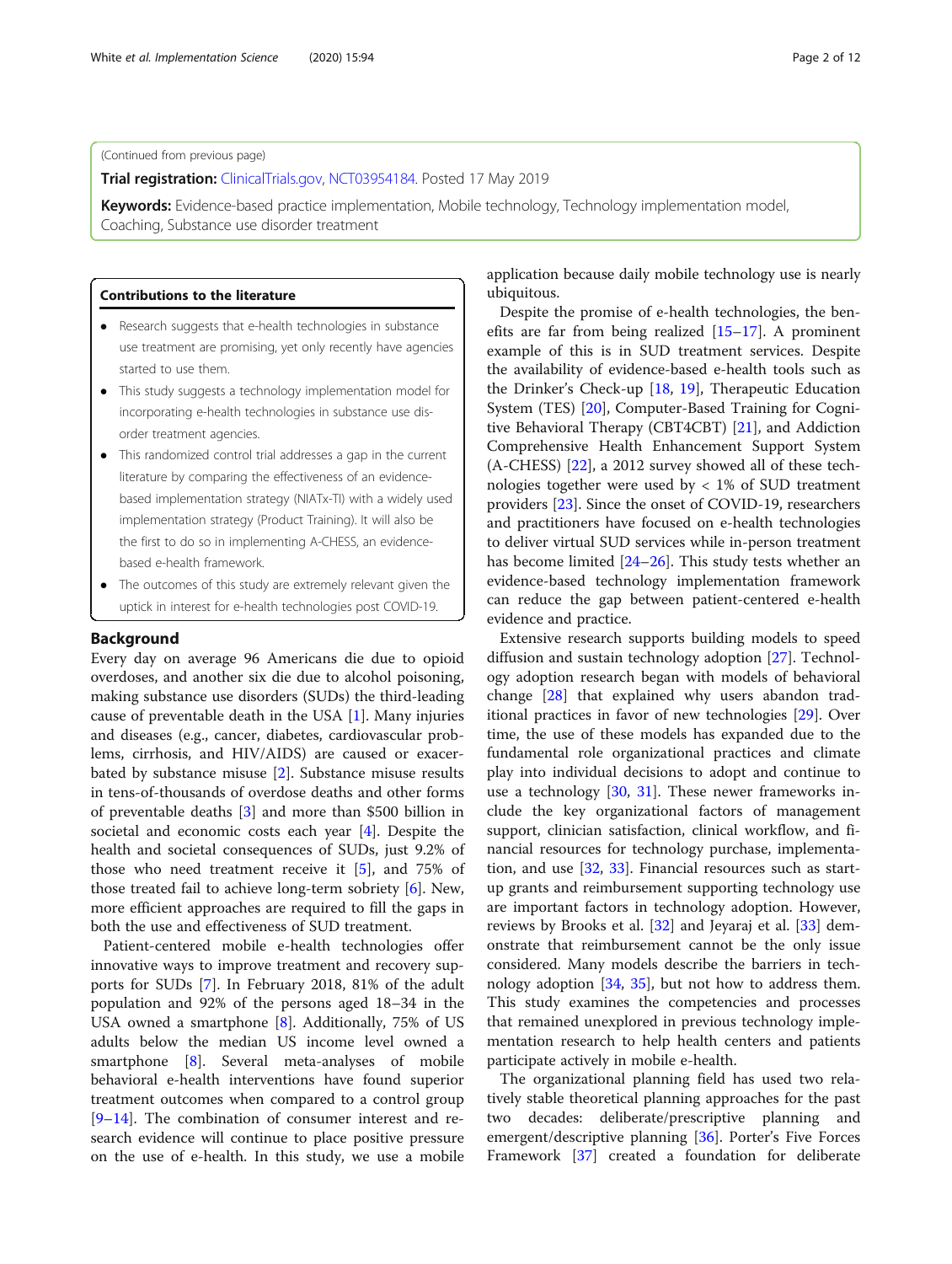planning. His "look before you leap" planning approach relies on a centralized planning function and development of "the plan". Concerns with this methodology led Mintzberg and Waters [\[38](#page-10-0)] to assert that Porter's *delib*erate (sometimes called prescriptive) planning for organizational strategy and change was necessary, but not sufficient. Simply too much occurred after planning to create a single "plan". They instead developed an emergent (sometimes called descriptive) planning approach, which used data that emerged from the implementation process to improve the plan throughout implementation. This approach moved planning from a purely centralized (top-down) process to include a more emergent (staff engaged) approach [[39](#page-10-0)–[41](#page-10-0)]. These concepts from the literature of pre-implementation (deliberate) and post-implementation (emergent), along with our authors' field experiences [[42](#page-10-0)–[45\]](#page-10-0), lead to the creation of the Network for the Improvement of Addiction Treatment–Technology Implementation (NIATx-TI) framework.

NIATx-TI was piloted in the Iowa Rural Health Information Technology Initiative (IRHIT) with 14 of Iowa's 105 SUD treatment sites and resulted in a twofold increase in patients receiving virtual treatment. The framework's deliberate component includes using an organizational change management assessment (OCM) [[46\]](#page-10-0). This tool identifies assets and barriers to technology implementation and adoption. Results from the OCM can be incorporated into the technology's implementation protocol. The framework's emergent component includes using a project team to uncover and prioritize implementation barriers as they arise, develop changes to address identified barriers, and monitor selected adoption measures while receiving monthly coaching.

This research will test the technology adoption framework (NIATX-TI) in increasing the use of the Addiction Comprehensive Health Enhancement Support System (A-CHESS), an evidence-based technology platform developed for treating SUD [[22,](#page-10-0) [47](#page-10-0)–[51\]](#page-10-0). A-CHESS is based on the CHESS platform, which has been studied in 16 randomized control trials (RCTs) across several technology platforms [\[52](#page-10-0)–[54\]](#page-10-0). These RCTs, each involving hundreds of people, found that the CHESS platform improved key dimensions of quality of life [\[52](#page-10-0), [55](#page-10-0)], health behavior adherence (e.g., smoking cessation and risky drinking) [[56](#page-10-0)–[58](#page-11-0)], and outcomes (e.g., lung cancer death rates and sobriety). A-CHESS is consistent with well-respected health behavioral change models such as self-determination theory (SDT) [\[59\]](#page-11-0) and Marlatt's Cognitive Behavior model [[60\]](#page-11-0) of relapse prevention. The CHESS platform has also been an effective method for clinicians to interact with their patients [\[61\]](#page-11-0). For example, A-CHESS provides a clinician dashboard that

provides information about worrisome changes in symptoms collected from the patient during self-monitoring of risk-related items (i.e., sleeping problems, depression, urge, risky situation, and relationship troubles) [[62\]](#page-11-0). The dashboard is intended to bring clinician attention to emerging symptoms quickly. A-CHESS keeps patients in treatment longer by bridging the gap between face-toface SUD treatment sessions, through clinic communications, peer-support, and having reliable and vetted resources accessible 24/7 [\[22](#page-10-0), [48](#page-10-0)–[50\]](#page-10-0). The Recovering Iowans Supporting Each other (RISE-Iowa) mobile application is an A-CHESS technology, as it contains all of the features of an A-CHESS platform. Having a mobile application dedicated to this study will allow for a controlled on-line discussion environment consisting of only consenting patients from participating organizations.

Product training and on-line support have been the customary approach to technology adoption [\[63](#page-11-0), [64\]](#page-11-0). In this two-arm study, we will compare a control condition (using a typical product training approach to software implementation followed by access to on-line support) to the intervention condition (the typical product training combined with NIATx-TI). Iowa was selected as the test site for this proposed study. Cluster randomization was used in order to have similar organizations, in terms of the assessed criteria, in both study arms.

#### Methods

#### Study objectives

The primary aim of this cluster randomized controlled trial (RCT) is to compare the effectiveness of NIATx-TI (arm 2 only) and product training in implementing an evidence-based platform (A-CHESS), via RISE-Iowa. Impact will be measured using the RE-AIM framework [[65\]](#page-11-0): Reach or Participation (Primary Outcome): (a) percent and representativeness, based on eligible patients who create an account on the RISE-Iowa app, and (b) average RISE-Iowa use, by days of use; Effectiveness: treatment retention rates of sites between the two arms; Adoption: percent and representativeness, based on age, gender, and education level of counselors using RISE-Iowa; Implementation: (a) organizational readiness for, and (b) fidelity of RISE-Iowa implementation and (c) qualitative analyses to develop a better understanding of the implementation processes for delivering NIATx-TI compared to product training/on-line support alone; Maintenance: RISE-Iowa use (e.g., number of RISE-Iowa accounts and days of use) during the sustainability phase. All objectives will be compared at the cluster level.

#### Trial design

This research extends over 30 months (18M test period and12M sustainability period). We are using a mixed-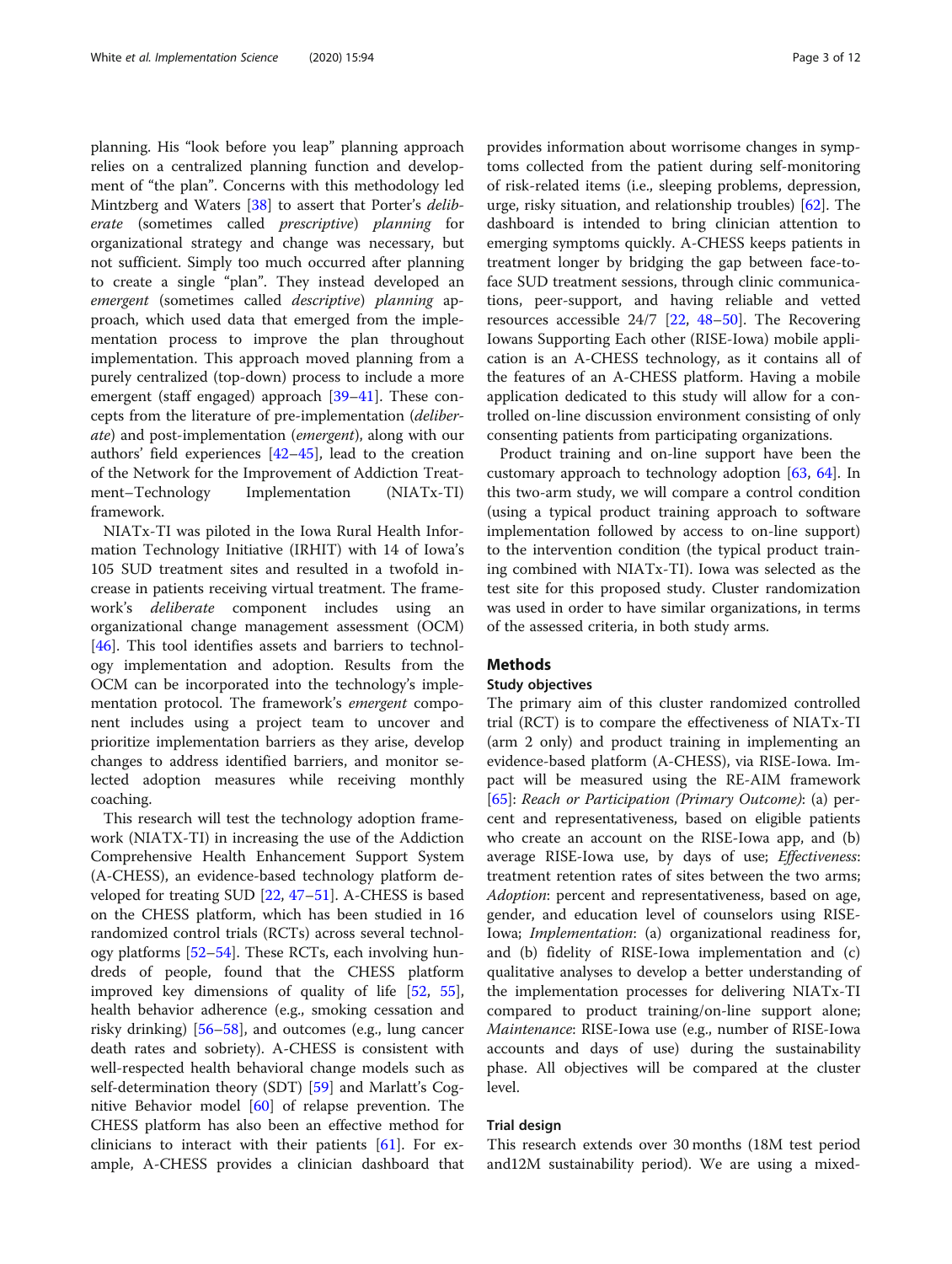methods approach to compare the effectiveness of the control: product training alone (arm 1) and intervention: product training + NIATx-TI (arm 2) to increase RISE-Iowa use among adults (> 18 years) receiving outpatient SUD care. Both the intervention and control arms will complete all the same data collection instruments used in this study. A cluster is a pair of organizations that have similar criteria and will be randomly placed in opposite arms of the study.

#### Participants

We selected Iowa as a partner because of its mix of urban and rural settings, the presence of minority populations, the strength of its data collection and reporting systems, and the limited use of A-CHESS platforms.

Recruitment focused on organizations funded by the Iowa Department of Public Health (IDPH) and licensed to provide outpatient treatment services. We assessed eligible organizations for their readiness for implementation, number of outpatient sites, and mix of urban and rural populations. Each Iowa SUD organization consists of one to seven outpatient sites. The aim was to enroll 40 addiction treatment sites with 20 in each arm and estimated this would require 16 organizations. Of the 20 eligible organizations, 11 Iowa organizations consisting of 43 addiction treatment centers were initially enrolled in this study. Using cluster randomization, we randomized the 11 organizations into two groups: five organizations with 23 addiction treatment centers into the control arm and six organizations with 20 addiction treatment centers into the intervention arm. Postrandomization, one organization in the intervention arm dropped out of the study, and two organizations enrolled post-randomization. The two new organizations were assigned to the intervention arm to achieve a roughly equal number of control and experimental sites. Figure [1](#page-4-0) shows the CONSORT diagram, which has a total of 12 organizations with 46 addiction treatment centers, with five organizations with 23 addiction treatment centers in the control arm and seven organizations with 23 addiction treatment centers in the intervention arm.

#### Randomization

The first step of the stratified randomization (or blocking with matched pairs) was to determine sample matchings for the 11 organizations that originally agreed to participate. The matching of the organizations depended on (a) readiness for technology adoption score (assessed by IDPH based on a previous web portal implementation study), (b) the number of rural sites, and (c) the number of outpatient sites per organization. We applied urn randomization to achieve arm balance, using these three traits. Additionally, the odd number of organizations in the study ( $n = 11$ ) created one matched pair with two intervention organizations and one control organization. Blinding or concealment of the participants and researchers was not logistically feasible. Postrandomization, a second matched pair was created that paired two intervention organizations to one control organization, to account for the late enrollment of one of the organizations. The second late enrollment replaced the organization that had dropped out of the intervention that was a part of the first 2:1 matched pair. These non-randomized additions were made to keep the total number of SUD treatment centers in each arm even and the pairs as equal as possible in terms of the original randomization matching criteria.

#### Staff and patient recruitment and consent procedures

A member of the management team at each participating organization completed Klein's Financial Resource Availability Inventory [[66\]](#page-11-0) and the Organizational Change Manager (OCM) for leadership survey [\[46](#page-10-0)]. Additionally, a site leader at each location identified up to seven staff to complete the OCM. No staff member at the organization had access to the survey data, nor have they received any data from the surveys. The consent form that precedes the surveys states that completing the survey infers their consent. For those who do not complete the survey, the survey will not be recorded, and no documentation of those who decline to participate. Staff completing surveys are treated as human subjects, informed of possible risks, offered the opportunity to decline participation in the survey, and afforded the protections of our data safety and monitoring plan.

All outpatient counselors and peer recovery support specialists at participating organizations were invited to be part of the study. All clients at our participating organizations with a SUD, > 18 years of age, who understand English, and have access to a smartphone, are introduced to RISE-Iowa during regular treatment at the participating organization. In both arms of the study, counselors give the patient their site location's unique code to create an account on the RISE-Iowa mobile application. Each organization will create their own protocol for introducing patients to RISE-Iowa. Therefore, how counselors and staff introduce RISE-Iowa to patients and disseminate their site's unique code for patients to create an account on the app will differ between organizations and potentially between sites within an organization. Once patients are introduced to RISE-Iowa, they can download the mobile application through the Apple Store or Google Play Store. For this study, patient consent is part of the account creation process when the patient downloads and registers on RISE-Iowa. Patients are enrolled in the study after they download RISE-Iowa, create an account, and verify their informed consent.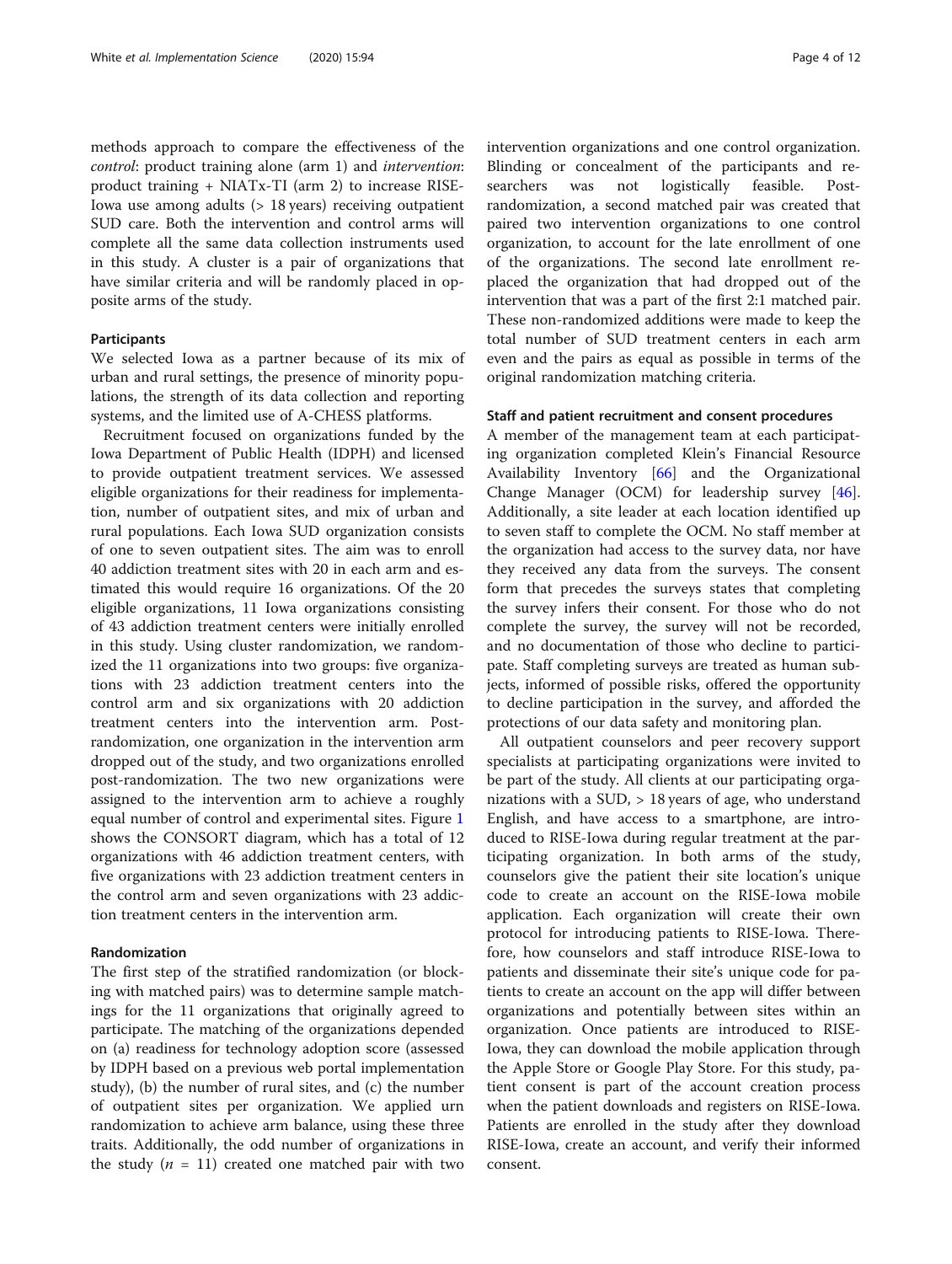<span id="page-4-0"></span>

#### Interventions

The *control arm* for this study includes:

1) RISE-Iowa demo for executive leadership with clinical leadership and conducted by the RISE-Iowa product trainer takes place during the project setup

phase. This initial RISE-Iowa demo (a) describes the features of RISE-Iowa (tutorial), (b) explains the study design and stipend information, (c) informs leadership how to choose an appropriate RISE-Iowa site coordinator for each site location, and (d) brings understanding to our team about how the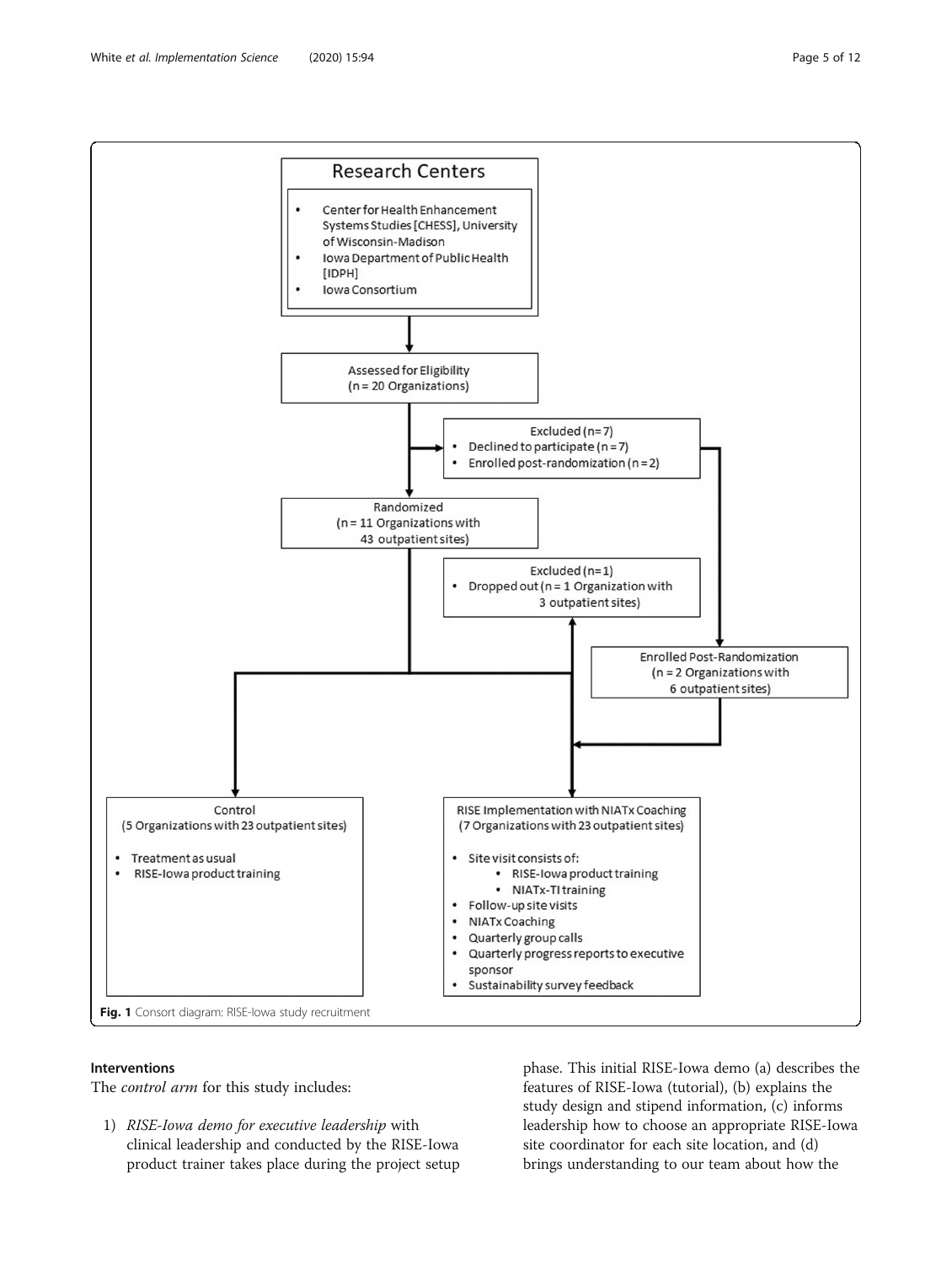organization operates and if special considerations are needed.

- 2) RISE-Iowa demo for site leaders with the organization's IT, RISE-Iowa site coordinator, and conducted by the RISE-Iowa product trainer takes place during the project setup phase, after the initial RISE-Iowa demo. This secondary RISE-Iowa demo (a) describes the features of RISE-Iowa (tutorial), (b) provides RISE-Iowa organizational case examples of how it is implemented, and (c) provides examples of how to recruit and prepare clinicians and patients for RISE-Iowa.
- 3) RISE-Iowa product training is conducted by the RISE-Iowa product trainer and an IT assistant. The product training occurs at the organizational sites. The training serves as the start date of that organizations' 18-month intervention period. All interested counselors and staff at the organization are invited to participate in the product training, which consists of (a) meeting with organizational leadership to discuss RISE-Iowa implementation plan after the on-site visit, (b) demonstrating RISE-Iowa features and how RISE-Iowa allows patients to selfmanage their recovery in conjunction with their counselors, (c) demonstrating how to use the RISE-Iowa clinician dashboard, and (d) providing promotional brochures, posters, flyers.
- 4) On-line technical support will occur for the 18 months following the product training. Patients and counselors can call or e-mail questions regarding the RISE-Iowa mobile application. Some examples include password/account recovery, account deletion, bug reporting, notification of inappropriate app use, and suggestions for improving the app.

In addition to the above product training and on-line support, the second study arm has a NIATx-TI framework and NIATx-TI structural components. These components include deliberate and emergent planning features suggested in the planning literature, which will allow us to develop an implementation plan that incorporates the organization's barriers/facilitators to adopting the technology and uses a validated organizational change model. Figure [2](#page-6-0) presents the NIATx-TI framework:

a) Deliberate (planning) phase: step 1. Define aims: Executive briefing on project setup and discussion of strategic and implementation aims for the organization. This occurs at the initial RISE-Iowa demo. Step 2. Assessment of assets and barriers via organizational change management survey (OCM). This is discussed in detail with the change leader

for the intervention arm during the secondary RISE-Iowa demo.

b) Emergent phase: step 3. Change leader and change team training and planning on how to modify organizational processes to address barriers to RISE-Iowa implementation (combined with secondary RISE-Iowa demo and RISE-Iowa product training visit). Step 4. Monitor RISE-Iowa implementation reviews progress on aims and gains real-time user feedback. The study team will provide weekly enrollment reports to the site coordinator on the number of patients enrolled in RISE-Iowa. Step 5. Change cycles (or pilot tests) to overcome barriers to implementing RISE-Iowa. Step 6. Sustain changes: Implement a plan to institutionalize gains. Additionally, approximately a year after RISE-Iowa is implemented, the coaches will conduct the sustainability survey verbally with the change team. The survey will help identify the sustainability of the implementation and lead to more productive change team meetings.

### The *NIATx-TI* structural components involve:

- a) *NIATx coach*: an expert versed in technology adoption and organizational change who helps treatment organizations make, sustain, and spread RISE-Iowa adoption efforts. A NIATx-TI coach assists the organizations with applying the NIATx-TI framework, provides the training for this intervention, and provides feedback on the assessments during the session (Fig. [2,](#page-6-0) step 4) for arm 2 only. They conduct monthly calls with the RISE-Iowa implementation change leader to discuss data monitoring, including the weekly RISE-Iowa enrollment report and monthly RISE-Iowa usage report, and help problem-solve implementation issues.
- b) Change team: includes change leader, clinical leadership, select staff, and oversees RISE-Iowa implementation (Fig. [2](#page-6-0), steps 5–7). The executive leader typically assigns the change leader. Together, they determine and recruit the change team members to include job functions that interact with the RISE-Iowa app. Change teams ideally meet weekly. The change team's job is to be constantly vigilant for barriers to implementing RISE-Iowa, develop Plan-Do-Study-Act (PDSA) pilot tests to address identified barriers, and then implement any resulting changes to the RISE-Iowa implementation protocol.

The OCM and Klein's Financial Resource Availability Inventory are administered to both arms through online surveys. However, the aggregated results of the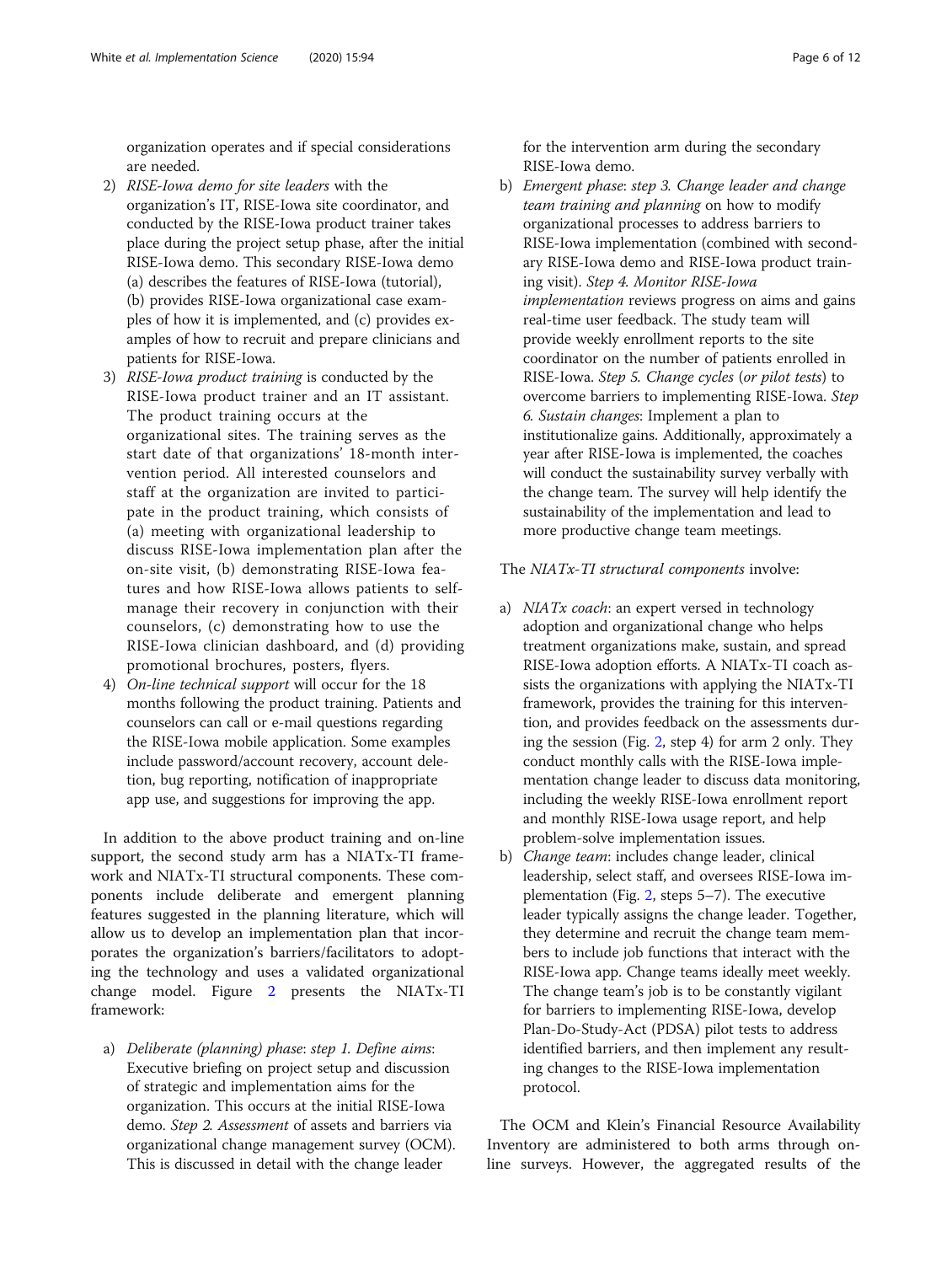<span id="page-6-0"></span>

OCM will only be provided to the NIATx-TI Arm during protocol development (Fig. 2, step 3) and progress monitoring (Fig. 2, step 5). Additionally, the sustainability survey will be conducted only with the NIATx-TI arm during sustain changes (Fig. 2, step 7).

#### Timeline of study

During project months 1 to 16, the study team sought ethics approval, created materials for the intervention, recruited and collected baseline data on the organizations, and hired NIATx-TI coaches. In months 13 to 45, the study team implements the interventions and observes the organizations over an 18-month test period. In months 45–57, the organizations will be observed during the sustainability period. Months 55–60 will be

used for data analysis and dissemination of research findings.

#### Sample size

To determine sample size, we fit a linear mixed-effects model to the monthly results for the performance measures, percentage of eligible RISE-Iowa users, and frequency of RISE-Iowa use. These performance measures are calculated for each of the participating organizational sites and clustered by organization to estimate the NIATx-TI framework and product training effects. The power of the study design is determined by the anticipated standardized effect size based on effects experienced in a previous study conducted by one of our authors on e-health adoption in Iowa. This previous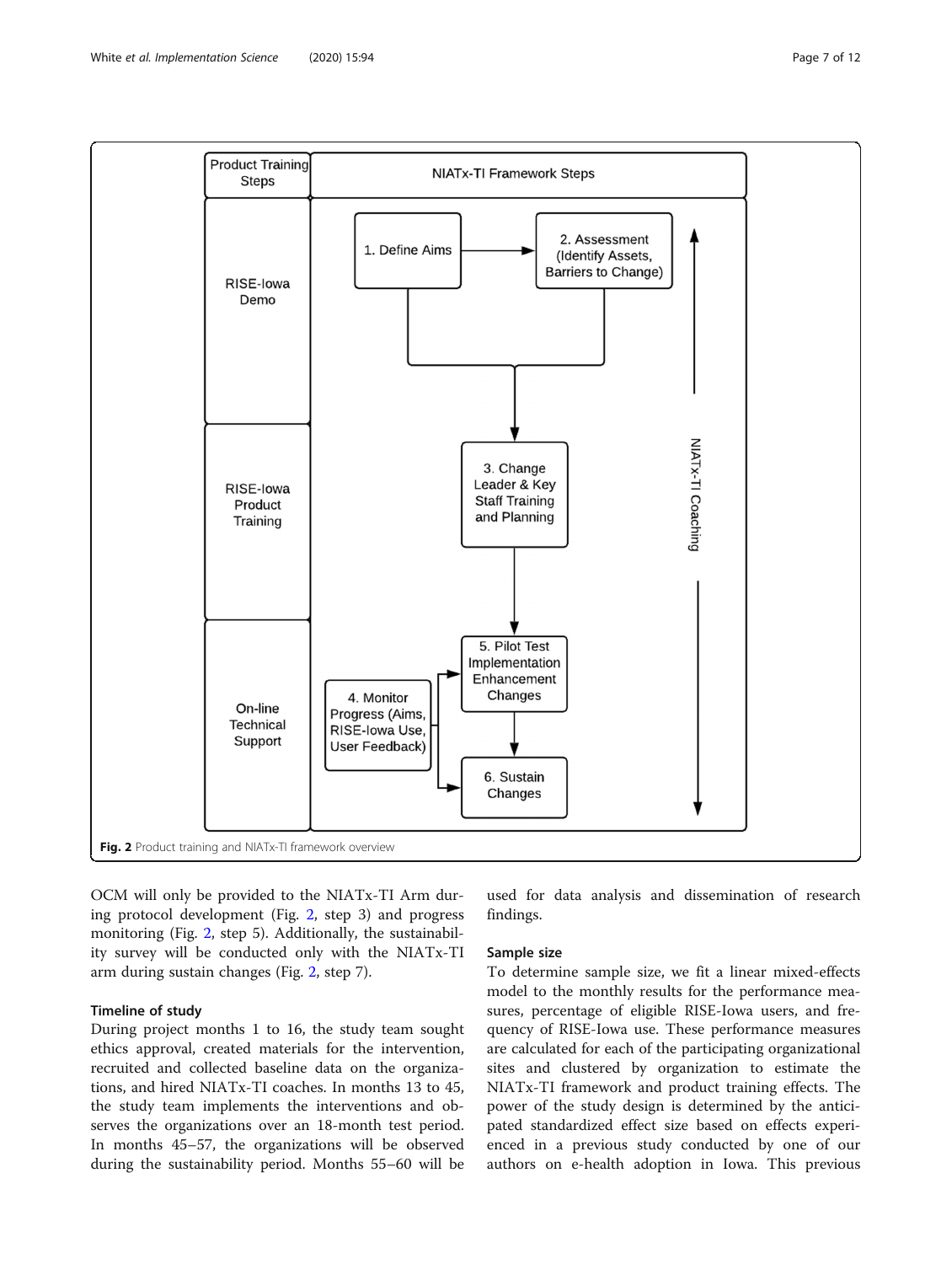study found that NIATx-TI increased client technology use rates by 12.4% (increase of intervention success). This yields a Cohen's  $d = 0.352$  [[67\]](#page-11-0). Additionally, intraclass correlation (ICC) among sites affects the power of cluster randomized trials [[68](#page-11-0)]. An estimate of ICC is around 0.10  $[22]$  $[22]$ . With a total of 5 or 7 organizations, with 23 organizational sites in each arm, where each site has an average 62 eligible patients, the study will achieve a power of .92 with a type I error rate of 0.05.

#### Data collection and measures

Table 1 shows the frequency and data sources for all outcome measures. Our primary outcome is the (a) percentage of eligible patients who create an account on the RISE-Iowa app and (b) frequency of use by app user (in days). For the percentage who create RISE-Iowa accounts, data will be collected during the 18-month test period and 12-month sustainability period for that organization. Frequency of use data will be collected during the 18 months following the initial use of RISE-Iowa. The denominator for primary measure (a) will be based on the number of adult (age > 18) SUD patients. This data will be supplied by the Iowa Department of Public Health (IDPH) central data repository. The numerator for primary measure (a) will be the number of unique consumers who create accounts on the RISE-Iowa app. These, along with the frequency of RISE-Iowa use for primary measure (b), are collected in timestamped log files and include when a patient accesses RISE-Iowa and the service(s) selected.

Within the two study conditions, we have the additional secondary measures of effectiveness, adoption, and mediation. Effectiveness: Retention rates will be measured using the Simpson measure of admission date to last therapeutic visit  $[69]$  $[69]$ , because this length-of-stay measure has been positively associated with outpatient outcomes [\[70](#page-11-0)]. Adoption: Percent of counselors will be measured from the RISE-Iowa log-in data and compared against counselor numbers stated in the organizational survey, because counselor adoption of a technologies has been found to cause variation in an organization's ability to apply a technology  $[32, 33, 66, 71]$  $[32, 33, 66, 71]$  $[32, 33, 66, 71]$  $[32, 33, 66, 71]$  $[32, 33, 66, 71]$  $[32, 33, 66, 71]$  $[32, 33, 66, 71]$  $[32, 33, 66, 71]$ . Mediation: Organizational readiness (for technology use) will be monitored through the OCM tool [[46\]](#page-10-0). Financial resource availability will be assessed through the completion of Klein's Financial Resource Availability Inventory  $(\alpha = .93)$  [[66\]](#page-11-0). This inventory assesses the organization's purchasing, training, and implementation resources. Additional questions will be added regarding reimbursement.

#### Data analysis

A preliminary analysis of organizational data will compare baseline characteristics (admissions, rural v. urban, and gender/age/ethnicity) between organizations in each of the two intervention arms. The analysis will use the National Survey of Substance Abuse Treatment Services (N-SSATS) [\[72\]](#page-11-0) and Treatment Episode Data Set (TEDS) [\[73\]](#page-11-0) data definitions. This data will be collected from the Iowa Department of Public Health (IDPH) central data repository. Fisher's exact and  $t$  tests (or Mann-Whitney tests) will be used to test for statistically significant baseline differences.

Initial exploratory analyses of RISE-Iowa use will assess standard summary statistics and graphical presentations at each level and across levels [[74\]](#page-11-0). The data design represents a multi-site cluster randomized trial, and mixed-effects models (random effects due to organization; fixed effects due to study arm and time) will be used for data analysis. Mixed-effects models are also known as multilevel models. Primary outcomes (a) and (b) are nested within cluster (organizational site), and clusters are nested within organization. In a similar multilevel modeling framework, separate models will be applied for primary outcomes (a) and (b). Significant organizational, counselor, and patient differences

| Table 1 Measures, sources, and tool frequency |  |  |  |  |  |  |
|-----------------------------------------------|--|--|--|--|--|--|
|-----------------------------------------------|--|--|--|--|--|--|

| <b>Measurement</b>                                                                                    | Measure source                        | Data source/frequency                                          |  |
|-------------------------------------------------------------------------------------------------------|---------------------------------------|----------------------------------------------------------------|--|
| <b>Descriptive statistics:</b>                                                                        |                                       |                                                                |  |
| Organizational traits: admissions, rural v. urban                                                     | N-SSATS [72]<br>IDPH-Months 7, 20, 32 |                                                                |  |
| Patient/counselor traits: age, gender, ethnicity, and level of education<br>(counselor only)          | <b>TEDS</b> [73]                      | IDPH-Months 3-7, 20, 32                                        |  |
| <b>REACH:</b> (a) % who create a RISE-lowa account and (b) frequency of use Gustafson [22]<br>in days |                                       | RISE-lowa server and IDPH—monthly, Months 8-44                 |  |
| <b>Mediation:</b>                                                                                     |                                       |                                                                |  |
| finance resource availability;                                                                        | Klein [66];                           | Organizational survey—Months 7, 20, 32;                        |  |
| organization change management (OCM)                                                                  | Gustafson [46]                        | Organizational and staff survey—Months 7, 20, 32               |  |
| <b>Adoption:</b> % counselor using RISE-lowa                                                          | Knight et al. [71]                    | Organizational survey and RISE-lowa server-Months 7,<br>20, 32 |  |
| <b>Effectiveness:</b> retention (length of stay)                                                      |                                       | Simpson et al. [69] IDPH—monthly, Months 8-44                  |  |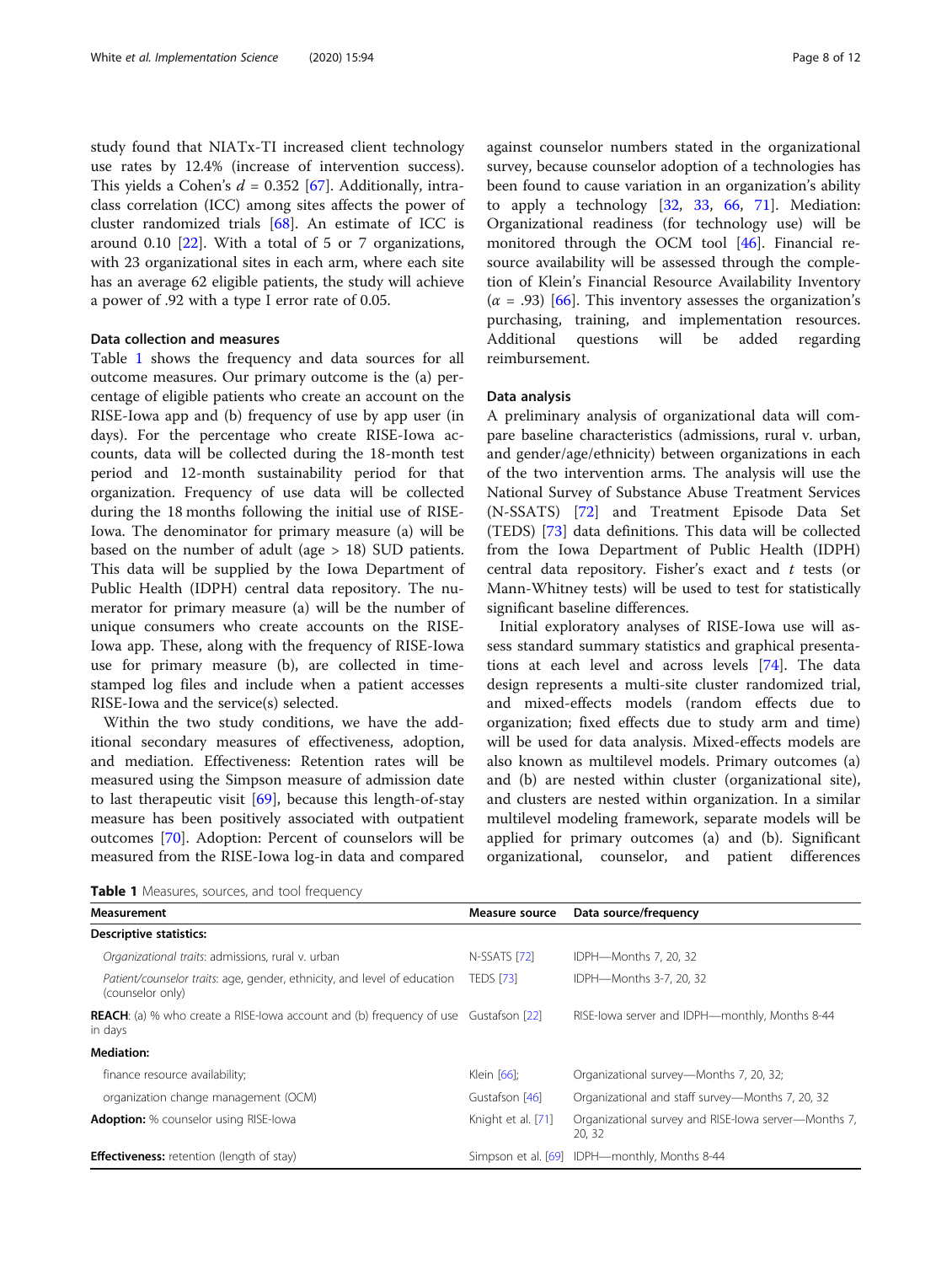between study conditions will be included in the models, along with factors included in the matched pairs sampling, as covariates to estimate the effect of NIATx-TI properly and efficiently. We will examine the NIATx-TI effect at each time point using cross-sectional multilevel models. We will also implement growth curve models across time that include the NIATx-TI effect, time, and NIATx-TI\*time, as well as time-varying covariates. The best-fitting covariance structure will be determined before analysis based on the Akaike Information Criterion (AIC) and Bayesian Information Criterion (BIC) [\[75](#page-11-0)].

We will examine the mediating effects of organizational factors of percentage of counselors using RISE-Iowa, organizational readiness (via the OCM), and financial resource availability (via Klein's inventory), through a causal mediational analysis, using data from mid-test, end of test, and end of sustainability (post-test) periods. These factors will be analyzed using mixedeffects models. Through a mediation analysis [[76](#page-11-0), [77](#page-11-0)], we can estimate the direct (RISE-Iowa use with NIATx-TI and product training) and indirect effects (adoption and implementation factors) of each implementation arm on RISE-Iowa use. We will test each potential mediator's mediation effect at each time point and across time. The R package "mediation" will estimate the causal mediation effects, examine moderated mediation effects, and conduct sensitivity analysis [\[78](#page-11-0)].

The qualitative portion of the study will support the specific aims by exploring how NIATx-TI and product training are implemented, how implementation affects RISE-Iowa use, and how a staff user reacts to NIATx-TI, product training, and RISE-Iowa. During the study, interviews from each of the organizations  $(n = 12)$  will occur at months 40 to 45 (at the end of the test phase) and months 53 to 57 (at the end of the sustainability phase). A randomly selected site from each organization will be used for the interviews in each phase to gain a retrospective understanding of what occurred during implementation. The interviews will include closed- and open-ended questions designed to explore participants' experiences within each arm and the perceived effectiveness of each approach in assisting with implementing RISE-Iowa. The closed-ended questions will be based on elements of the Consolidated Framework for Implementation Research, developed by Damschroder et al. [[79\]](#page-11-0), that will address (1) intervention characteristics, (2) outer setting, (3) inner setting, and (4) process. The additional open-ended questions will allow for the discovery of other factors affecting NIATx-TI, product training, and RISE-Iowa implementation. The information collected will inform our understanding of implementation assets, barriers, and potential revisions for each approach. Interviews of up to 30 min will be conducted with the organization's executive director, the site's clinical director, the RISE-Iowa site coordinator, and a randomly selected full-time counselor that has been at the organization for at least 6 months. Four interviews per organization will result in  $n = 48$ interviews per phase. The qualitative analysis will produce a description of the technology implementation process. It will encompass grounded explications of the theoretical concepts that influenced the development of the NIATx-TI framework. This description will enhance our understanding of how the NIATx-TI framework works, promoting valuable insights that can be applied to future dissemination of mobile ehealth applications.

Any research protocol today needs to consider the impact that COVID-19 may have on patients, staff, and SUD organizations. Therefore, the interviews will also ask how staff and leaders are responding to the virus and what perceived effect the virus is having on RISE-Iowa adoption and use. Many treatment agencies have had to replace face-to-face treatment with virtual counseling. While RISE-Iowa does not include a virtual counseling service, some of the enrolled treatment agencies have started to use RISE-Iowa to backfill weekly virtual counseling services. For example, virtual sessions can include homework assignments that would require the use of RISE-Iowa between sessions.

#### Ethics

The study received external approval from Independent Review Board Services (IntegReview IRB).

#### Trial status

Currently, the trial's recruitment phase is complete, much of the baseline data has been collected, and the implementation period has started.

#### **Discussion**

More than 20 million adults aged 18 or older struggle with a SUD each year in the USA. Yet, only around a tenth seek SUD treatment [\[4](#page-9-0), [5](#page-9-0), [80,](#page-11-0) [81\]](#page-11-0), and even fewer achieve long-term sobriety. E-health applications in healthcare have proven to be effective at sustaining treatment and reaching patients' treatment otherwise would have missed. However, e-health adoption rates in healthcare have been historically poor. In SUD care, using a treatment and recovery mobile app in conjunction with outpatient SUD treatment is highly innovative and has become an increasingly popular option for SUD treatment providers amid the COVID-19 pandemic. Additionally, thousands of studies and hundreds of theories exist on implementing innovations [[28](#page-10-0), [82](#page-11-0)–[84](#page-11-0)], and the number of evaluations of e-health applications is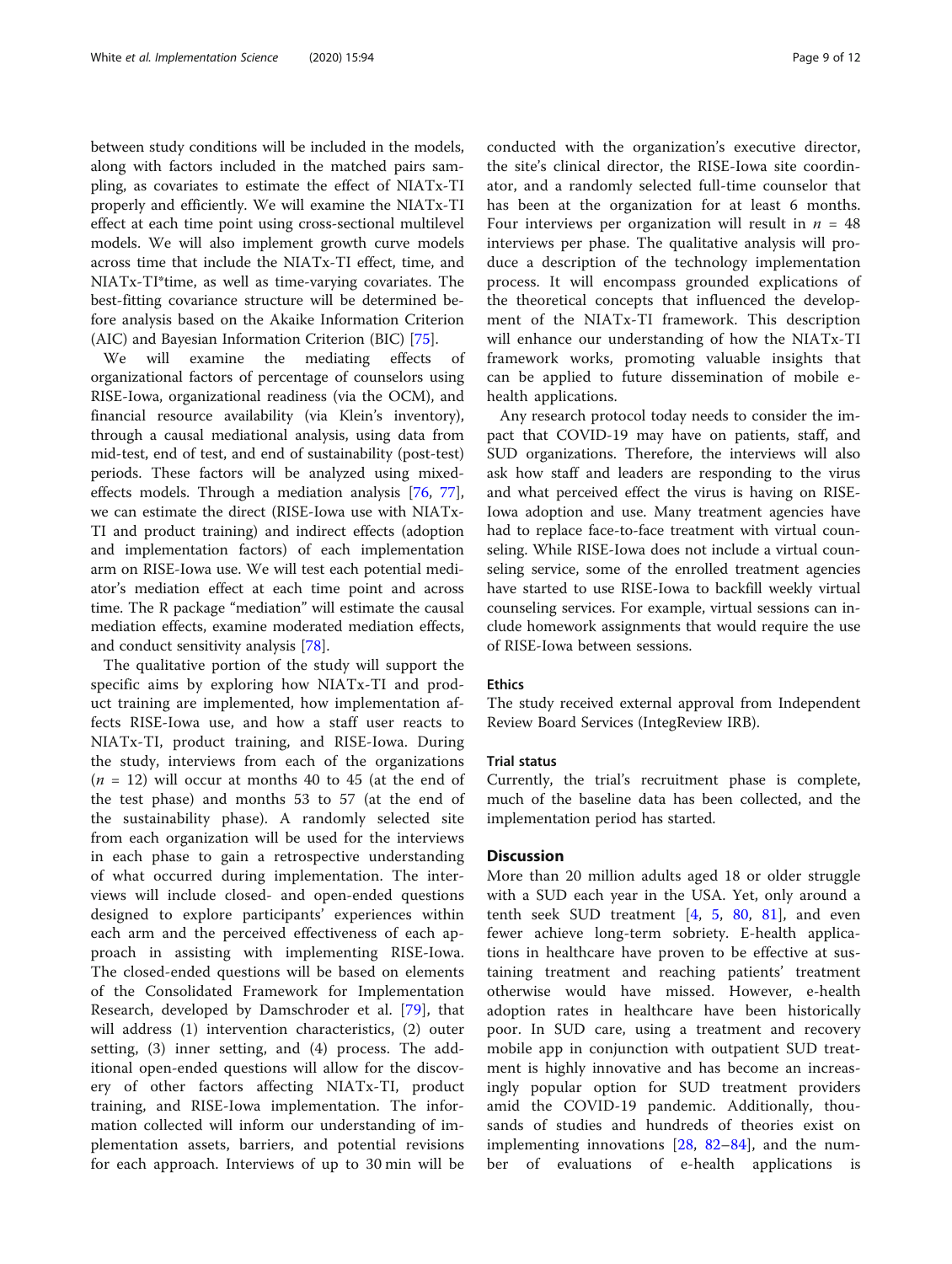<span id="page-9-0"></span>expanding rapidly. Yet, beyond those mentioned above, we could not find any RCTs that empirically examined the relative effectiveness of competing implementation strategies. This study builds on the work described above and will, to our knowledge, be the first to compare an evidence-based implementation strategy (NIATx-TI) with a widely used implementation strategy (product training) in a randomized trial. Therefore, we implement an e-health treatment framework into SUD outpatient therapy to assess the impact of NIATx-TI in overcoming barriers to mobile e-health technology and patient outcomes.

#### Abbreviations

A-CHESS: Addiction Comprehensive Health Enhancement Support System; AIC: Akaike Information Criterion; BIC: Bayesian Information Criterion; CHES S: Comprehensive Health Enhancement Support System; ICC: Intraclass correlation; IDPH: Iowa Department of Public Health; IntegReview IRB: Independent Review Board Services; IRHIT: Iowa Rural Health Information Technology Initiative; NIATx-TI: Network for the Improvement of Addiction Treatment–Technology Implementation; N-SSATS: National Survey of Substance Abuse Treatment Services; OCM: Organizational Change Management; PDSA: Plan Do Study Act; RISE-Iowa: Recovering Iowans Supporting Each other; SDT: Self-Determination Theory; SUD: Substance Use Disorder; TEDS: Treatment Episode Data Set

#### Acknowledgements

We acknowledge Maureen Fitzgerald for her editing services and Judy Ganch for her assistance with the references for this manuscript.

#### Authors' contributions

VW is the main preparer of this manuscript. She developed the training materials and protocols for both the intervention and the control, defined the RE-AIM measures, and selected surveying tools. TM and DG are the two principal investigators. They secured funding and developed the initial project idea and framework and provided input into the project implementation and protocol described here. JH is the project manager and helped facilitate communications between all organizations involved in addition to creating and facilitating training materials and protocols. She established Interview IRB approval. RG helped with developing training protocols. DGjr and his team created RISE-Iowa and helped with on-line support for the app. JSK and OC determined the statistical power and data analysis portion of this paper. EP delivered data and information on how IDPH's database is constructed which was vital to constructing study aim. PP and AT developed analysis for the OCM. The authors read and approved the final manuscript.

#### Funding

Research reported in this publication was supported by the National Institute on Drug Abuse (NIDA) of the National Institutes of Health (NIH) under Award Number R01DA044159. The content is solely the responsibility of the authors and does not necessarily represent the official views of the National Institutes of Health.

#### Availability of data and materials

Not applicable

#### Ethics approval and consent to participate

The study received external approval from Independent Review Board Services (IntegReview IRB).

#### Consent for publication

Not applicable

#### Competing interests

Todd Molfenter is a faculty member at CHESS. In addition to his academic affiliation, Dr. Molfenter has a less than .1% ownership with CHESS Health, the organization responsible for making the A-CHESS addiction recovery app commercially available to the public. Dr. Molfenter has worked extensively

with his institution to manage any conflicts of interest. An external advisory board approved all survey instruments applied, and the individuals who will conduct the data collection and interpretation for this study will have no affiliation with CHESS Health. Also, parts of the NIATx organizational change model used in part of this trial were developed by the Center for Health Enhancement System Studies (CHESS) at the University of Wisconsin–Madison, where Dr. Molfenter is a faculty member. Dr. Molfenter is also affiliated with the NIATx Foundation, the organization responsible for making the NIATx organizational change model available to the public. For this scenario, Dr. Molfenter also has an institutionally approved plan to manage potential conflicts of interest. The individuals who will conduct the data collection and interpretation for this study manuscript will have no affiliation with the NIATx Foundation.

David Gustafson is a part-owner of CHESS Health, devoted to marketing information technologies to agencies that deliver addiction treatment. He is also on the board of directors of the not-for-profit NIATx Foundation, as well as a small consulting company doing business as David H. Gustafson and Associates. These relationships do not carry with them any restrictions on publication, and any associated intellectual property will be disclosed and processed according to his institution's policies.

#### Author details

<sup>1</sup>Department of Industrial and Systems Engineering, University of Wisconsin-Madison, 1513 University Ave, Madison, WI 53706, USA. <sup>2</sup>Department of Educational Psychology, University of Wisconsin-Madison, Educational Sciences, 1025 West Johnson St, Madison, WI 53706-1706, USA. <sup>3</sup> Division of Behavioral Health, Iowa Department of Public Health, Lucas State Office Building, 321 E. 12th Street, Des Moines, IA 50319-0075, USA.

#### Received: 24 August 2020 Accepted: 12 October 2020 Published online: 23 October 2020

#### References

- 1. Stahre M, Roeber J, Kanny D, Brewer RD, Zhang X. Contribution of excessive alcohol consumption to deaths and years of potential life lost in the United States. Prev Chronic Dis. 2014;11:E109.
- 2. National Drug Intelligence Center (NDIC). The economic impact of illicit drug use on American society. Washington, DC: United States Department of Justice; 2011. Available from: [http://www.justice.gov/archive/ndic/](http://www.justice.gov/archive/ndic/pubs44/44731/44731p.pdf) [pubs44/44731/44731p.pdf](http://www.justice.gov/archive/ndic/pubs44/44731/44731p.pdf).
- 3. Hedegaard H, Miniño AM, Warner M. Drug overdose deaths in the United States, 1999–2017. NCHS data brief no. 329. National Center for Health Statistics: Hyattsville, MD; 2018. Available from: [https://www.cdc.gov/nchs/](https://www.cdc.gov/nchs/data/databriefs/db329-h.pdf) [data/databriefs/db329-h.pdf](https://www.cdc.gov/nchs/data/databriefs/db329-h.pdf).
- 4. Council of Economic Advisers (CEA). The underestimated cost of the opioid crisis. 2017. Available from: [https://www.whitehouse.gov/briefings](https://www.whitehouse.gov/briefings-statements/cea-report-underestimated-cost-opioid-crisis/)[statements/cea-report-underestimated-cost-opioid-crisis/](https://www.whitehouse.gov/briefings-statements/cea-report-underestimated-cost-opioid-crisis/).
- 5. Center for Behavioral Health Statistics and Quality. Behavioral health trends in the United States: results from the 2014 National Survey on Drug Use and Health. HHS Publication No. SMA 15-4927, NSDUH Series H-50. Rockville, MD: Substance Abuse and Mental Health Services Administration; 2015. Available from: [https://www.samhsa.gov/data/sites/default/files/](https://www.samhsa.gov/data/sites/default/files/NSDUH-FRR1-2014/NSDUH-FRR1-2014.pdf) [NSDUH-FRR1-2014/NSDUH-FRR1-2014.pdf.](https://www.samhsa.gov/data/sites/default/files/NSDUH-FRR1-2014/NSDUH-FRR1-2014.pdf)
- 6. Miller WR, Walters ST, Bennett ME. How effective is alcoholism treatment in the United States? J Stud Alcohol. 2001;62(2):211–20.
- 7. Budney AJ, Marsch LA, Bickel WK. Computerized therapies: towards an addiction treatment technology test. In: El-Guebaly N, Carra G, Galanter M, editors. Textbook of addiction treatment: international perspectives. Berlin: Springer-Verlag; 2015. p. 987–1006.
- Pew Research Center. Smartphone ownership is growing rapidly around the world, but not always equally. 2019, Feb 5. Available from: [https://www.](https://www.pewresearch.org/global/2019/02/05/smartphone-ownership-is-growing-rapidly-around-the-world-but-not-always-equally/) [pewresearch.org/global/2019/02/05/smartphone-ownership-is-growing](https://www.pewresearch.org/global/2019/02/05/smartphone-ownership-is-growing-rapidly-around-the-world-but-not-always-equally/)[rapidly-around-the-world-but-not-always-equally/](https://www.pewresearch.org/global/2019/02/05/smartphone-ownership-is-growing-rapidly-around-the-world-but-not-always-equally/).
- 9. Lindhiem O, Bennett CB, Rosen D, Silk J. Mobile technology boosts the effectiveness of psychotherapy and behavioral interventions: a metaanalysis. Behav Modif. 2015;39(6):785–804.
- 10. Ramsey A, Gerke D, Proctor E. Implementation of technology-based alcohol interventions in primary care: a systematic review. Addiction Health Services Researchers Conference; Marina Del Ray, CA; 2015.
- 11. Firth J, Torous J, Nicholas J, Carney R, Rosenbaum S, Sarris J. Can smartphone mental health interventions reduce symptoms of anxiety?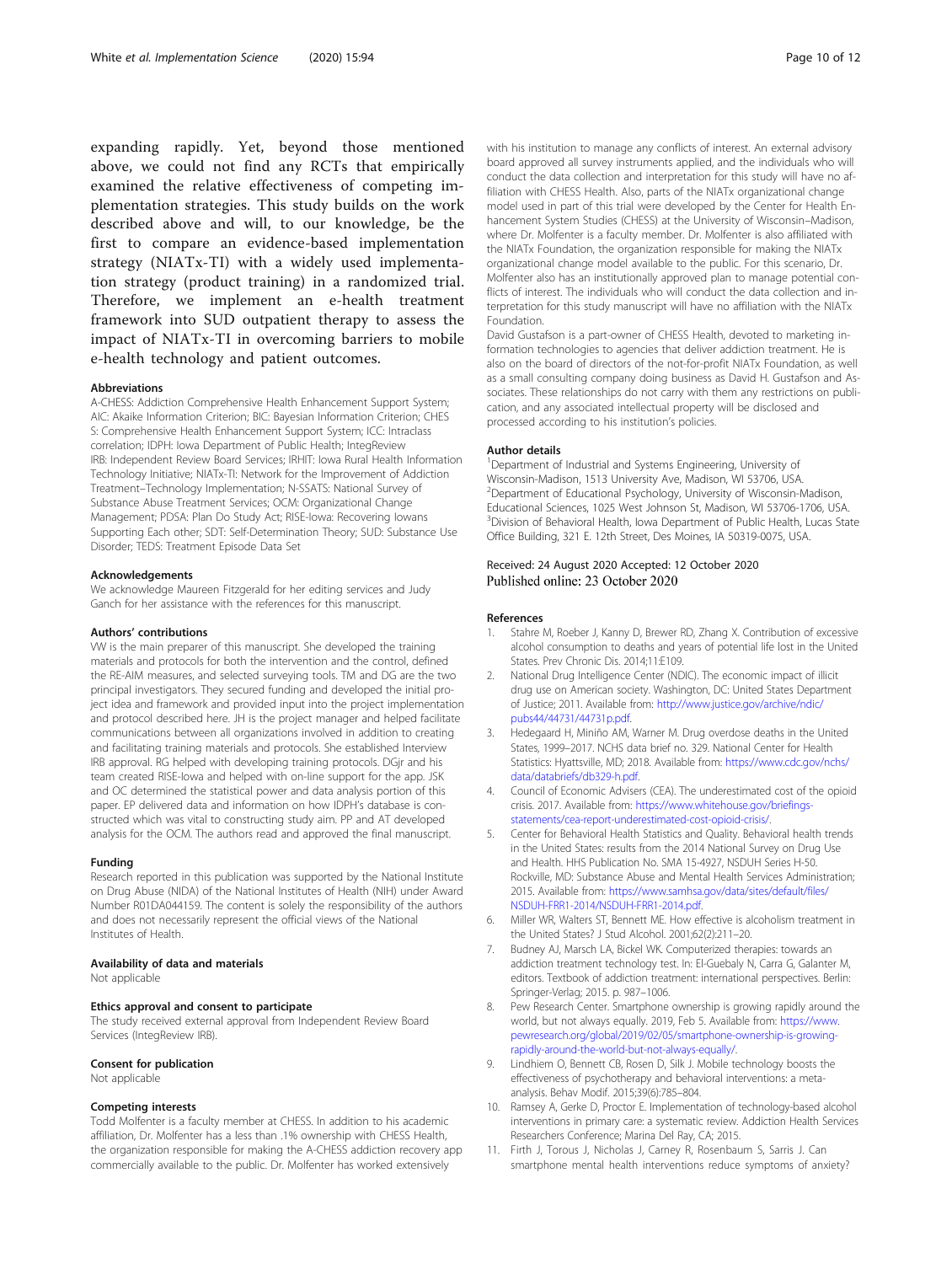<span id="page-10-0"></span>A meta-analysis of randomized controlled trials. J Affect Disord. 2017; 218:15–22.

- 12. Elbert NJ, van Os-Medendorp H, van Renselaar W, Ekeland AG, Hakkaart-van Roijen L, Raat H, et al. Effectiveness and cost-effectiveness of ehealth interventions in somatic diseases: a systematic review of systematic reviews and meta-analyses. J Med Internet Res. 2014;16(4):e110.
- 13. Ho C, Severn M. E-therapy interventions for the treatments of substance use disorders and other addictions: a review of clinical effectiveness [internet]. Canadian Agency for Drugs and Technology in Health: Ottawa, Canada; 2018.
- 14. Kaner EFS, Beyer FR, Garnett C, Crane D, Brown J, Muirhead C, et al. Personalised digital interventions for reducing hazardous and harmful alcohol consumption in community-dwelling populations. Cochrane Database of Systematic Reviews [Internet]. 2017;(9). Available from: https:// doi.org//<https://doi.org/10.1002/14651858.CD011479.pub2>.
- 15. Miller EA. Solving the disjuncture between research and practice: telehealth trends in the 21st century. Health Policy (New York). 2007;82(2):133–41.
- 16. Zanaboni P, Lettieri E. Institutionalizing telemedicine applications: the challenge of legitimizing decision-making. J Med Internet Res. 2011;13(3).
- 17. Hebert MA, Korabek B, Scott RE. Moving research into practice: a decision framework for integrating home telehealth into chronic illness care. Int J Med Inform. 2006;75(12):786–94.
- 18. Hester RK, Delaney HD, Campbell W, Handmaker N. A web application for moderation training: initial results of a randomized clinical trial. J Subst Abus Treat. 2009;37(3):266–76.
- Squires DD, Hester RK. Using technical innovations in clinical practice: the Drinker's check-up software program. J Clin Psychol. 2004;60(2):159–69.
- 20. Marsch LA, Guarino H, Acosta M, Aponte-Melendez Y, Cleland C, Grabinski M, et al. Web-based behavioral treatment for substance use disorders as a partial replacement of standard methadone maintenance treatment. J Subst Abus Treat. 2014;46(1):43–51.
- 21. Carroll K, Ball S, Martino S, Nich C, Babuscio T, Nuro K, et al. Computerassisted delivery of cognitive-behavioral therapy for addiction: a randomized trial of CBT4CBT. Am J Psychiatry. 2008;165(7):881–8.
- 22. Gustafson DH, McTavish FM, Chih MY, Atwood AK, Johnson RA, Boyle MG, et al. A smartphone application to support recovery from alcoholism: a randomized clinical trial. JAMA Psychiatry. 2014;71(5):566–72.
- 23. Molfenter T, Capoccia VA, Boyle MG, Sherbeck CK. The readiness of addiction treatment agencies for health care reform. Subst Abuse Treat Prev Policy. 2012;7(1):1–8.
- 24. Patterson Silver Wolf DA. A COVID-19 level overreaction is needed for substance use disorder treatment: the future is mobile. Los Angeles, CA: SAGE Publications; 2020.
- 25. Ornell F, Moura HF, Scherer JN, Pechansky F, Kessler FHP, von Diemen L. The COVID-19 pandemic and its impact on substance use: implications for prevention and treatment. Psychiatry Res. 2020;289:113096.
- 26. Iyengar K, Upadhyaya GK, Vaishya R, Jain V. COVID-19 and applications of smartphone technology in the current pandemic. Diabetes Metab Syndr. 2020;14(5):733–7.
- 27. Venkatesh V, Davis FD, Morris MG. Dead or alive? The development, trajectory and future of technology adoption research. J Assoc Info Sys. 2007;8(4):267.
- 28. Oliveira T, Martins MF, editors. Information technology adoption models at firm level: review of literature. European Conference on Information Management and Evaluation. Academic Conferences International Limited; 2010.
- 29. Holden RJ, Karsh B-T. The technology acceptance model: its past and its future in health care. J Biomed Inform. 2010;43(1):159–72.
- 30. Novak LL, Holden RJ, Anders SH, Hong JY, Karsh B-T. Using a sociotechnical framework to understand adaptations in health IT implementation. Int J Med Inform. 2013;82(12):e331–e44.
- 31. Khoja S, Scott RE, Casebeer AL, Mohsin M, Ishaq AFM, Gilani S. E-health readiness assessment tools for healthcare institutions in developing countries. Telemed J E Health. 2007;13(4):425–32.
- 32. Brooks E, Turvey C, Augusterfer EF. Provider barriers to telemental health: obstacles overcome, obstacles remaining. Telemed J E Health. 2013;19(6):433–7.
- 33. Jeyaraj A, Rottman JW, Lacity MC. A review of the predictors, linkages, and biases in IT innovation adoption research. J Info Tech. 2006;21(1):1–23.
- 34. van Gemert-Pijnen JE, Nijland N, van Limburg M, Ossebaard HC, Kelders SM, Eysenbach G, et al. A holistic framework to improve the uptake and impact of eHealth technologies. J Med Internet Res. 2011;13(4):e111.
- 35. Kukafka R, Johnson SB, Linfante A, Allegrante JP. Grounding a new information technology implementation framework in behavioral science: a systematic analysis of the literature on IT use. J Biomed Inform. 2003;36(3):218–27.
- 36. Hutzschenreuter T, Kleindienst I. Strategy-process research: what have we learned and what is still to be explored. J Manage. 2006;32(5): 673–720.
- 37. Porter ME. How competitive forces shape strategy. Harv Bus Rev. 1979;137.
- 38. Mintzberg H, Waters JA. Of strategies, deliberate and emergent. Strateg Manage J. 1985;6(3):257–72.
- 39. Finger S, Dixon JR. A review of research in mechanical engineering design. Part I: descriptive, prescriptive, and computer-based models of design processes. Res Eng Des. 1989;1(1):51–67.
- 40. Tsang EW. Organizational learning and the learning organization: a dichotomy between descriptive and prescriptive research. Hum Relat. 1997;50(1):73–89.
- 41. Bryson JM. Strategic planning for public and nonprofit organizations: a guide to strengthening and sustaining organizational achievement. Hoboken, NJ: John Wiley & Sons; 2011.
- 42. Molfenter TD, Boyle MG, Holloway D, Zwick J. Trends in telemedicine use in addiction treatment. Addict Sci Clin Pract. 2015;10(1):14.
- 43. Ford JH 2nd, Alagoz E, Dinauer S, Johnson KA, Pe-Romashko K, Gustafson DH. Successful organizational strategies to sustain use of A-CHESS: a mobile intervention for individuals with alcohol use disorders. J Med Internet Res. 2015;17(8):e201.
- 44. Johnson K, Richards S, Chih MY, Moon TJ, Curtis H, Gustafson DH. A pilot test of a mobile app for drug court participants. Subst Abuse. 2016;10:1–7.
- 45. Dennis ML, Scott CK, Funk RR, Nicholson L. A pilot study to examine the feasibility and potential effectiveness of using smartphones to provide recovery support for adolescents. Subst Abus. 2015;36(4): 486–92.
- 46. Gustafson DH, Sainfort F, Eichler M, Adams L, Bisognano M, Steudel H. Developing and testing a model to predict outcomes of organizational change. Health Serv Res. 2003;38(2):751–76.
- 47. Quanbeck A, Gustafson DH, Marsch LA, Chih M-Y, Kornfield R, McTavish F, et al. Implementing a mobile health system to integrate the treatment of addiction into primary care: a hybrid implementation-effectiveness study. J Med Internet Res. 2018;20(1):e37.
- 48. Muroff J, Robinson W, Chassler D, López LM, Lundgren L, Guauque C, et al. An outcome study of the CASA-CHESS smartphone relapse prevention tool for Latinx Spanish-speakers with substance use disorders. Substance Use Misuse. 2019;54(9):1438–49.
- 49. Scott CK, Dennis ML, Gustafson DH. Using ecological momentary assessments to predict relapse after adult substance use treatment. Addict Behav. 2018;82:72–8.
- Johnston DC, Mathews WD, Maus A, Gustafson DH. Using smartphones to improve treatment retention among impoverished substance-using Appalachian women: a naturalistic study. Subst Abuse. 2019;13: 1178221819861377.
- 51. James R. McKay, David H. Gustafson, Megan Ivey, Fiona McTavish, Kevin G. Lynch, Klaren Pe-Romashko, et al. Efficacy of telephone and automated smartphone remote continuing care for alcohol use disorder. Manuscript in preparation..
- 52. Gustafson DH, Hawkins RP, Boberg EW, McTavish F, Owens B, Wise M, et al. CHESS: 10 years of research and development in consumer health informatics for broad populations, including the underserved. Int J Med Inform. 2002;65(3):169–77.
- 53. Gustafson DH, McTavish FM, Stengle W, Ballard D, Hawkins R, Shaw BR, et al. Use and impact of eHealth system by low-income women with breast cancer. J Health Commun. 2005;10(S1):195–218.
- 54. Gustafson DH, Hawkins R, McTavish F, Pingree S, Chen WC, Volrathongchai K, et al. Internet-based interactive support for cancer patients: are integrated systems better? J Commun. 2008;58(2):238–57.
- 55. Gustafson DH, Hawkins R, Boberg E, Pingree S, Serlin RE, Graziano F, et al. Impact of a patient-centered, computer-based health information/support system. Am J Prev Med. 1999;16(1):1–9.
- 56. Patten CA, Croghan IT, Meis TM, Decker PA, Pingree S, Colligan RC, et al. Randomized clinical trial of an internet-based versus brief office intervention for adolescent smoking cessation. Patient Educ Couns. 2006;64(1-3):249–58.